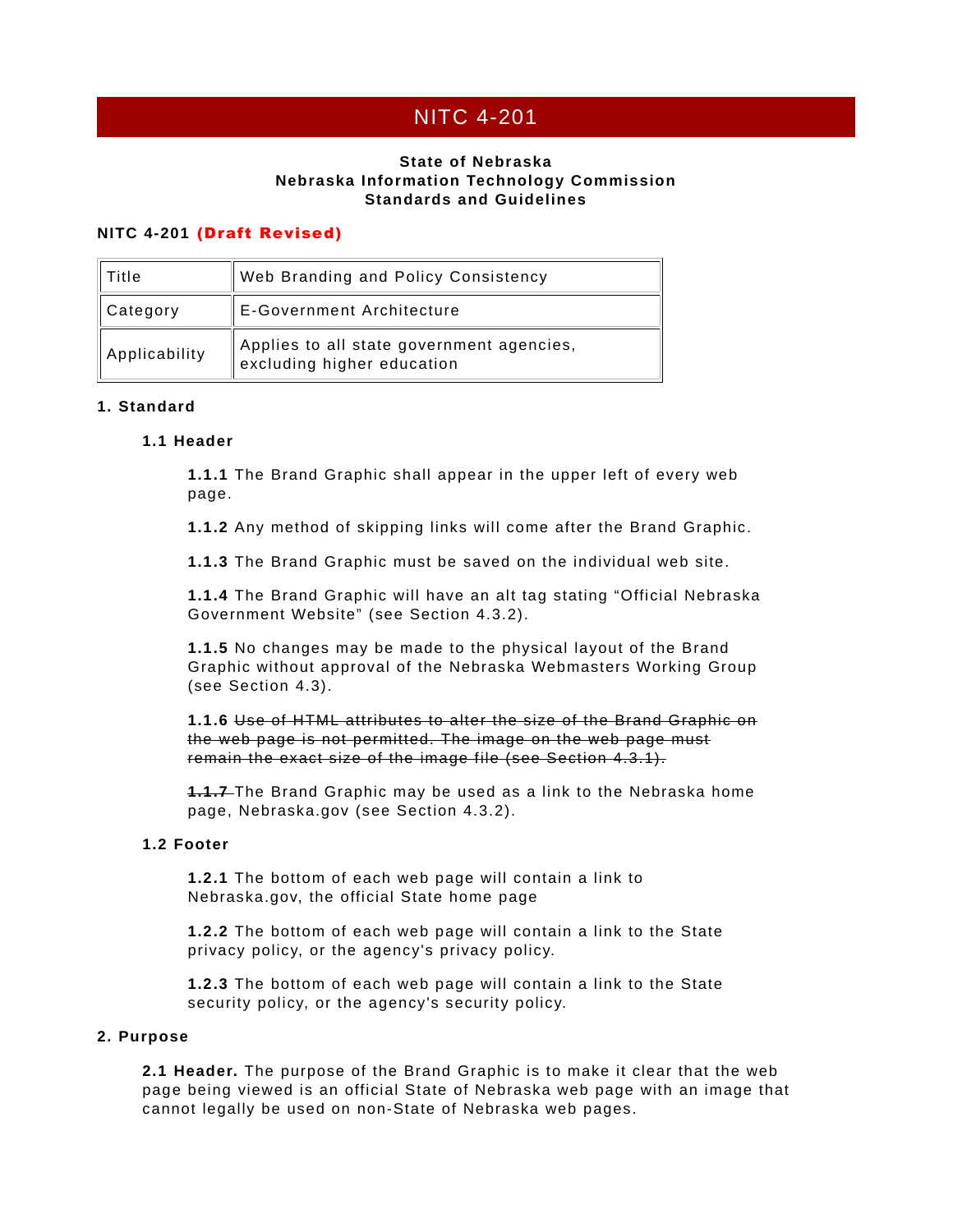**2.2 Footer.** The purpose of the footer requirements is to ensure that the public can easily view the privacy and security policies and that every web page has them available.

#### **3. Definitions**

**3.1 Brand Graphic.** The Brand Graphic is an image consisting of a filled outline of Nebraska with a star in the lower right hand area, with the words Official Nebraska Government Website, all on a colored background. The Brand Graphic is a fifteen (15) pixel tall image. If the optional drop shadow is used, the Brand Graphic is a twenty (20) pixel tall image.

**3.2 Footer.** The footer is a space at the bottom of a web page, generally of a smaller font than the rest of the page, where legal information and links are usually placed.

**3.3 Web Page.** A document stored on a server, consisting of an HTML file and any related files for scripts and graphics, viewable through a web browser on the World Wide Web. Files linked from a Web Page such as Word (.doc), Portable Document Format (.pdf), and Excel (.xls) files are not Web Pages, as they can be viewed without access to a web browser.

**3.4 Web Site.** A set of interconnected Web Pages, usually including a homepage, generally located on the same server, and prepared and maintained as a collection of information by a person, group, or organization.

## **4. Responsibility**

## **4.1 Header Placement**

Each agency is responsible for ensuring the Brand Graphic is placed upon their web site, in compliance with the Standard.

#### **4.2 Header Availability**

The Nebraska Webmasters Working Group shall maintain a portion of their web site to house a collection of Brand Graphics for use and add to it whenever a modified version is created. (http://www.webmasters.ne.gov)

# **4.3 Header Changes**

Should an entity wish a color scheme for the Brand Graphic different than is available, that entity will have two options. The first option is to contact the Chair of the Nebraska Webmasters Working Group. (Contact information available at http://www.webmasters.ne.gov) The Chair will put an authorized member in contact with the requester. The member will modify the Brand Graphic within certain parameters (see section 4.3.1). The Brand Graphic will then be placed on the Nebraska Webmasters Working Group web site for use. The second option is to obtain the original file from the Nebraska Webmasters Working Group website (http://www.webmasters.ne.gov) and make the allowable changes (see Section 4.3.1) using the appropriate software.

#### **4.3.1 Allowable Changes to the Brand Graphic**

Allowable changes for the Brand Graphic are:

- The color of the text
- The color of the state